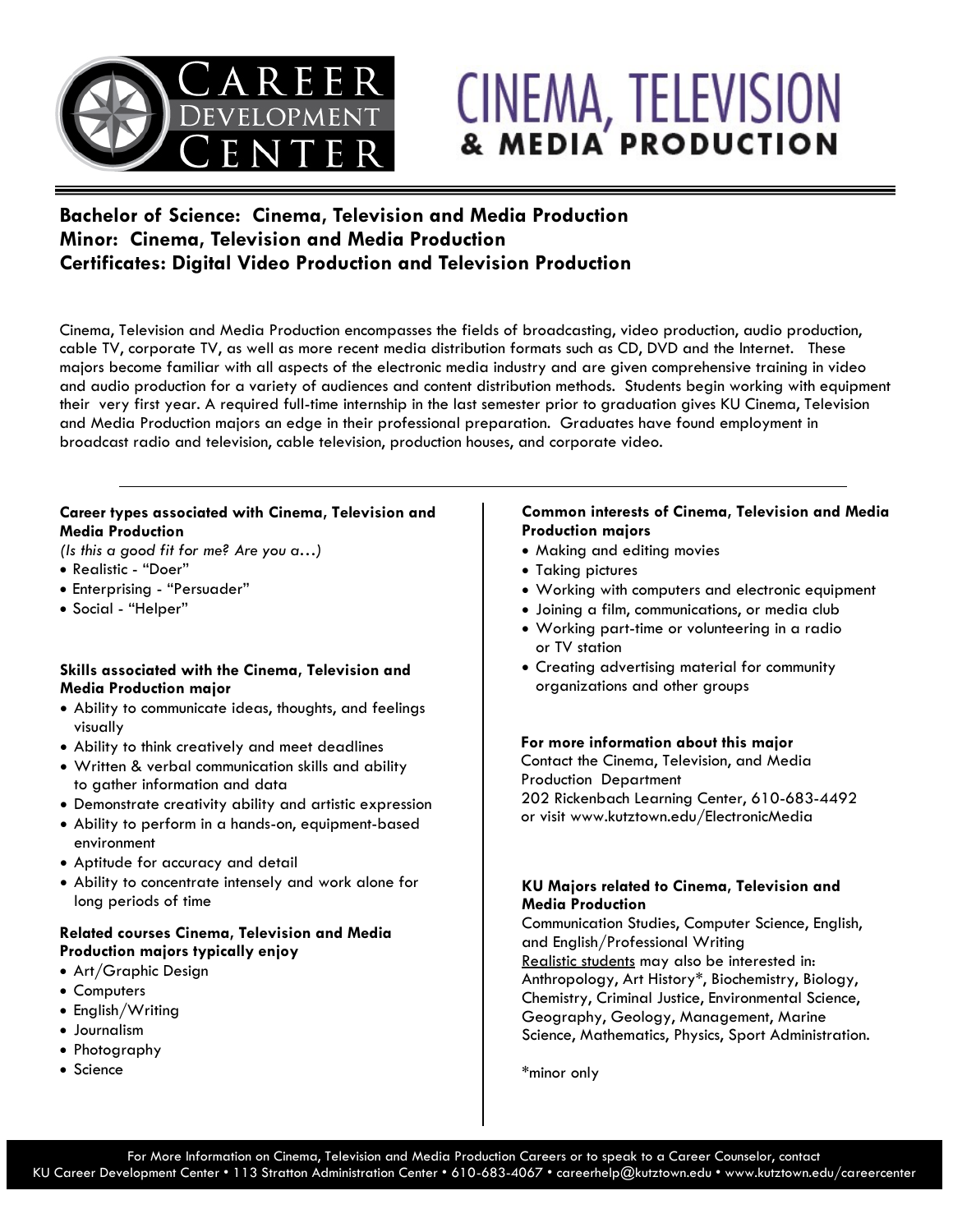

- Enroll in the Career Exploration Certificate.
- Attend info sessions to learn about career development and personal branding.
- Take a career assessment to identify and confirm interests.
- Get involved in campus clubs and organizations.
- Develop basic workplace skills through jobs or volunteer work.
- Talk with professors, family, and friends about career ideas. • Conduct informational
- interviews with professionals working in fields of interest.
- Develop a relationship with your professors and faculty advisor.
- **DISCOVER**  $2<sup>nd</sup>$  year
- Meet with CDC career coach.
- Attend info sessions to learn about resume writing, and externships.
- Confirm your choice of major and consider options for double major or minor.
- Research careers of interest.
- Complete a job shadowing (externship) experience.
- Seek meaningful employment or volunteer work in a field related to your major.
- Explore options for undergraduate research and study abroad.
- Write a resume and have it reviewed by the CDC.
- Manage your online presence.



- Enroll in the Career Success Certificate.
- Complete an internship and/or undergraduate research.
- Attend info sessions about internships, interviewing, job search strategies, and grad school.
- Build a LinkedIn profile and continue to monitor your online presence.
- Complete a mock interview.
- Build skills through research projects, part-time employment, and volunteer work.
- Participate in employers panels, site visits & networking events.
- Attend internship & job fairs.
- Take on a leadership role in a student organization or work. • Consider graduate school
- options and prepare for admissions tests.

 $4^{\rm th}$  year • Attend your Senior Kick-off

**IMPLEMENT** 

- session and other info sessions to prepare for job search/grad school.
- Update your resume and LinkedIn profile.
- Create cover letter drafts.
- Gain experience through internships and/or undergraduate research.
- Secure references for job/grad school applications.
- Create your "30 second" commercial/elevator pitch.
- Meet with CDC to develop job search strategies.
- Research employers.
- Network with professionals through events and social media.
- Join a professional organization in your discipline.
- Attend the senior etiquette luncheon or dinner.
- Participate in job fairs and on-campus interviewing.

# **Sample Career Titles**

Cinema, Television and Media Production majors can be found working in a wide variety of career fields. Here are just some career titles that may be of interest. Please note that some jobs may require further education and training.

- Actor
- Advertising Account Executive
- Advertising Copywriter
- Broadcast Advertising Specialist
- Casting Manager
- Communications Lawyer
- Contestant/Guest Coordinator
- Continuity Writer
- Copywriter
- Director's Assistant
- Director: Film, Video, Theatre
- Disc Jockey
- Editor
- Editorial Assistant
- Electronic Publication Specialist
- Government Relations Specialist
- Journalist
- Lighting Technician
- Market Research Specialist
- Mass Communications Manager
- Media Buyer/Manager
- Motion Picture Industry Artist
- Narrator
- News Reporter
- News Writer/Editor
- Photographer
- Photojournalist
- Producer: TV, Film, Theatre
- Production Assistant
- Program Director
- Public Information Officer
- Public Relations Assistant
- Publisher
- Radio/TV Announcer
- Recording Industry Representative
- Representative
- Sales Representative (Radio/TV)
- Salesperson
- Script Writer
- Social Media Manager
- Sports Promoter
- Sportscaster
- Station Manager
- Teacher: Media
- Technical Writer
- Television Engineer/Manager
- Video Programmer
- Weather Forecaster
- Web Caster/Developer
- Writer/Author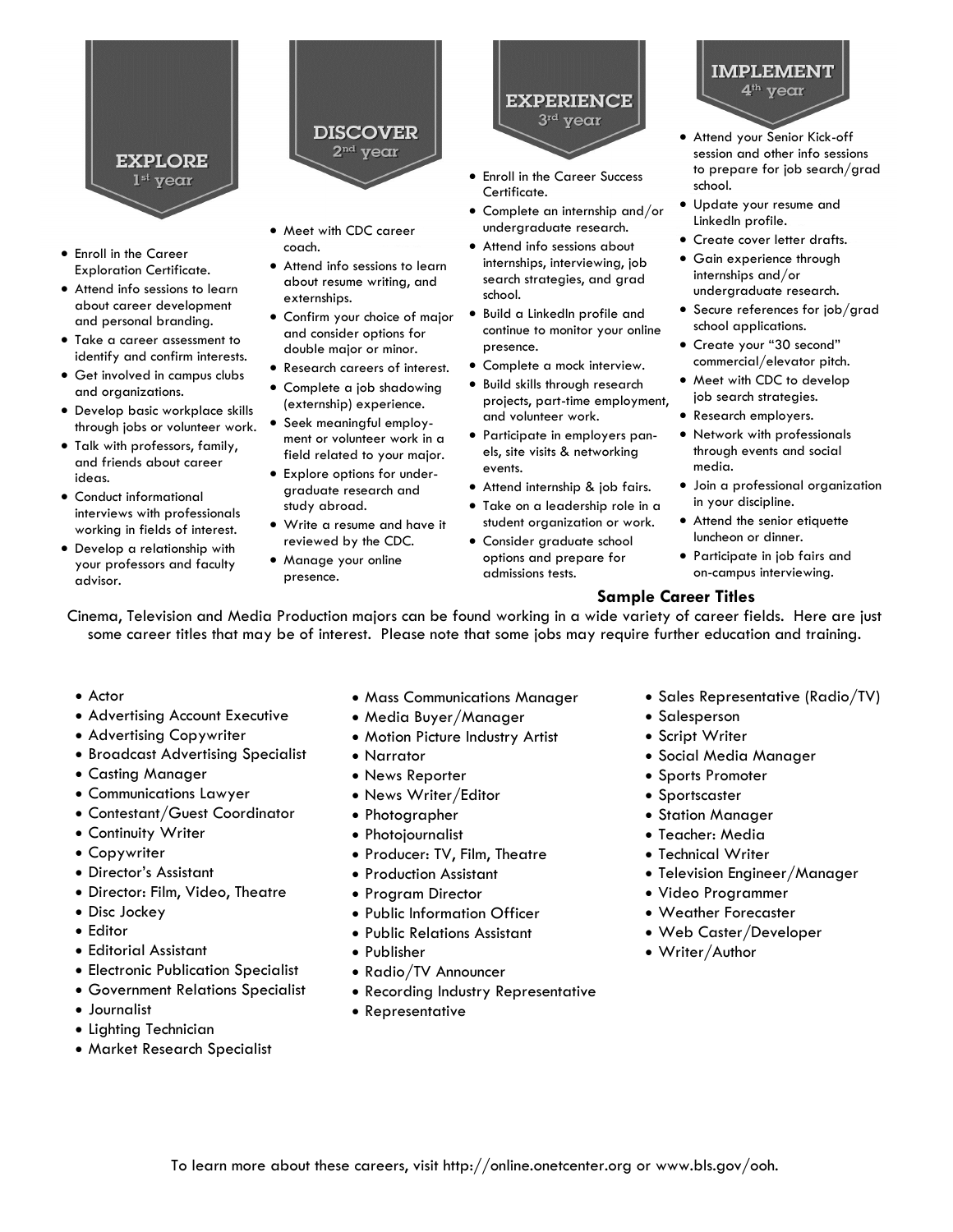#### **Common Internship Sites and Employers**

Cinema, Television and Media Production majors often find internships and employment in the following industries:

- Broadcast Radio and Television
- Business & Industry
- Cable Television Companies
- Corporate Video Firms
- Educational Institutions
- Telecommunications Organizations
- Magazine/Newspapers
- Production Companies
- Public Relation Firms
- Web Development/Social Media Firms

 Handshake is the primary online resource **industriate is the primary online resource** www.kutztown.edu/handshake

# **Useful Websites for Cinema, Television and Media**

Whether you are researching related career fields, applying for internships or jobs, or planning to join

| Industry/Employment Information              | <b>Professional Associations</b>                                                 | <b>Employers</b>                                     |
|----------------------------------------------|----------------------------------------------------------------------------------|------------------------------------------------------|
| The Broadcast Industry's Home Page           | American Federation of Television & Radio                                        | <b>ArtsQuest</b>                                     |
| www.broadcast.net                            | <b>Artists</b><br>www.sagaftra.org                                               | <b>ASR Media Productions</b>                         |
| <b>Career Guide</b>                          |                                                                                  | Charmcine                                            |
| www.khake.com                                | <b>American Sportscasting Association</b><br>www.americansportscastersonline.com | Kutztown University: Univeristy<br><b>Relations</b>  |
| Corporation for Public Broadcasting          |                                                                                  | Lehigh Valley Iron Pigs                              |
| www.cpb.org                                  | Association for Women in Communications<br>www.womcom.org                        | Paperboy Media Group<br><b>Propulsion Media Labs</b> |
| Cyber College                                |                                                                                  | <b>Reading Fightin' Phils</b>                        |
| www.cybercollege.com                         | <b>Broadcast Education Association</b><br>www.beaweb.org                         | <b>Reda Films</b><br>Rodale Institute                |
| Greater Philadelphia Cultural Alliance       |                                                                                  | <b>TC</b> Motion                                     |
| www.philaculture.org/jobbank                 | <b>Center for Communication</b><br>www.cencom.org                                | Upstage Video                                        |
| International Film & TV Production           |                                                                                  |                                                      |
| Directory                                    | International Radio & Television Society                                         |                                                      |
| www.mandy.com                                | www.irts.org                                                                     |                                                      |
| Journalism Jobs                              | National Association of Broadcasters                                             |                                                      |
| www.journalismjobs.com                       | www.nab.org                                                                      |                                                      |
| Media Research Center                        | National Association of Broadcast                                                |                                                      |
| www.mrc.org                                  | Employees                                                                        |                                                      |
|                                              | & Technicians                                                                    |                                                      |
| LinkedIn Job Search<br>www.linkedin.com/jobs | www.nabetcwa.org                                                                 |                                                      |
|                                              | New Media Professionals Association                                              |                                                      |
|                                              | http://newmedia.org/new-media-                                                   |                                                      |
|                                              | professionals-association-(nmpa).html                                            |                                                      |
|                                              | Society of Broadcast Engineers                                                   |                                                      |

www.sbe.org